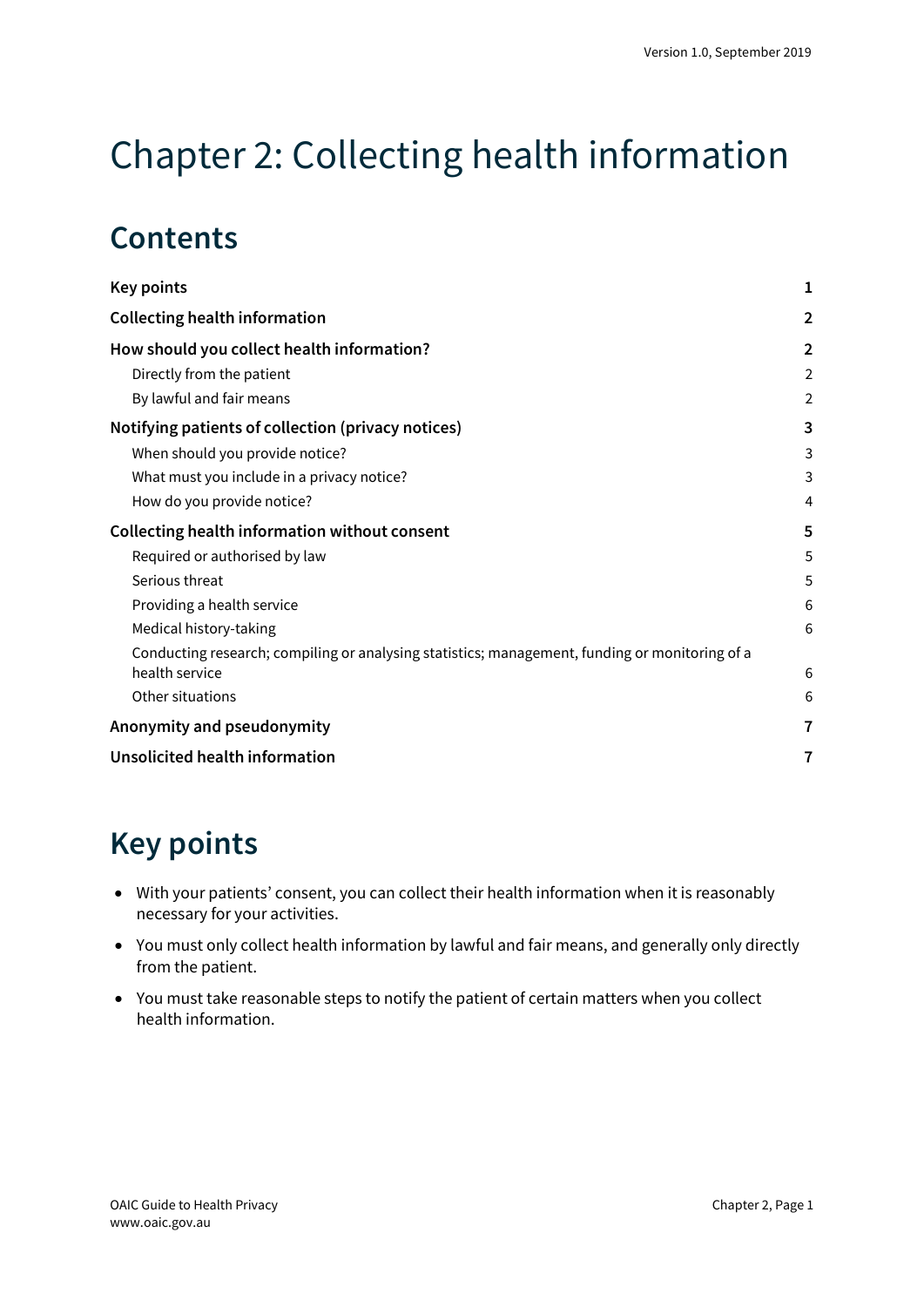## <span id="page-1-0"></span>**Collecting health information**

You can collect health information about a patient if:

- the patient consents (expressly or impliedly) to you collecting it, and
- the information is *[reasonably necessary](https://oaic.gov.au/privacy/australian-privacy-principles-guidelines/chapter-b-key-concepts/#reasonably-necessary-and-necessary)* for your activities (which would generally be providing a health service to that patient). $1$

#### **Example: Implied consent to collection**

During a consultation, a patient describes his symptoms and provides you with his medical history. You add this information to the patient's record on your system. From the patient's conduct in this situation, you can imply the patient's consent to you collecting his health information.

## <span id="page-1-1"></span>**How should you collect health information?**

## <span id="page-1-2"></span>Directly from the patient

You must only collect health information about a patient directly from the patient, unless it is not reasonable or practical to do so.

Whether collecting directly from the patient is reasonable and practicable depends on a number of factors, including the nature of the information and accepted practice in the health sector.

Examples of where collecting health information directly from a patient may not be reasonable or practical include:

- in an emergency you may need to collect the patient's background health information from relatives
- where a patient is a child, or an adult who lacks capacity, you may need to collect the information from parents, guardians or relatives, or
- where a pathologist collects a specimen and related information from a referring provider.

## <span id="page-1-3"></span>By lawful and fair means

You must only collect health information by lawful and fair means.

'Lawful' collection is a collection that does not breach any State, Territory or Commonwealth law.

'Fair means' is collecting without intimidation or deception, and in a way that is not unreasonably intrusive.

<span id="page-1-4"></span><sup>1</sup> Note that under the *[My Health Records Act 2012](https://www.legislation.gov.au/Series/C2012A00063)* more specific requirements apply to the collection of health information relating to the My Health Record system. Similarly, the *[Healthcare Identifiers Act 2010](https://www.legislation.gov.au/Series/C2010A00072)* has particular requirements for the collection of healthcare identifiers.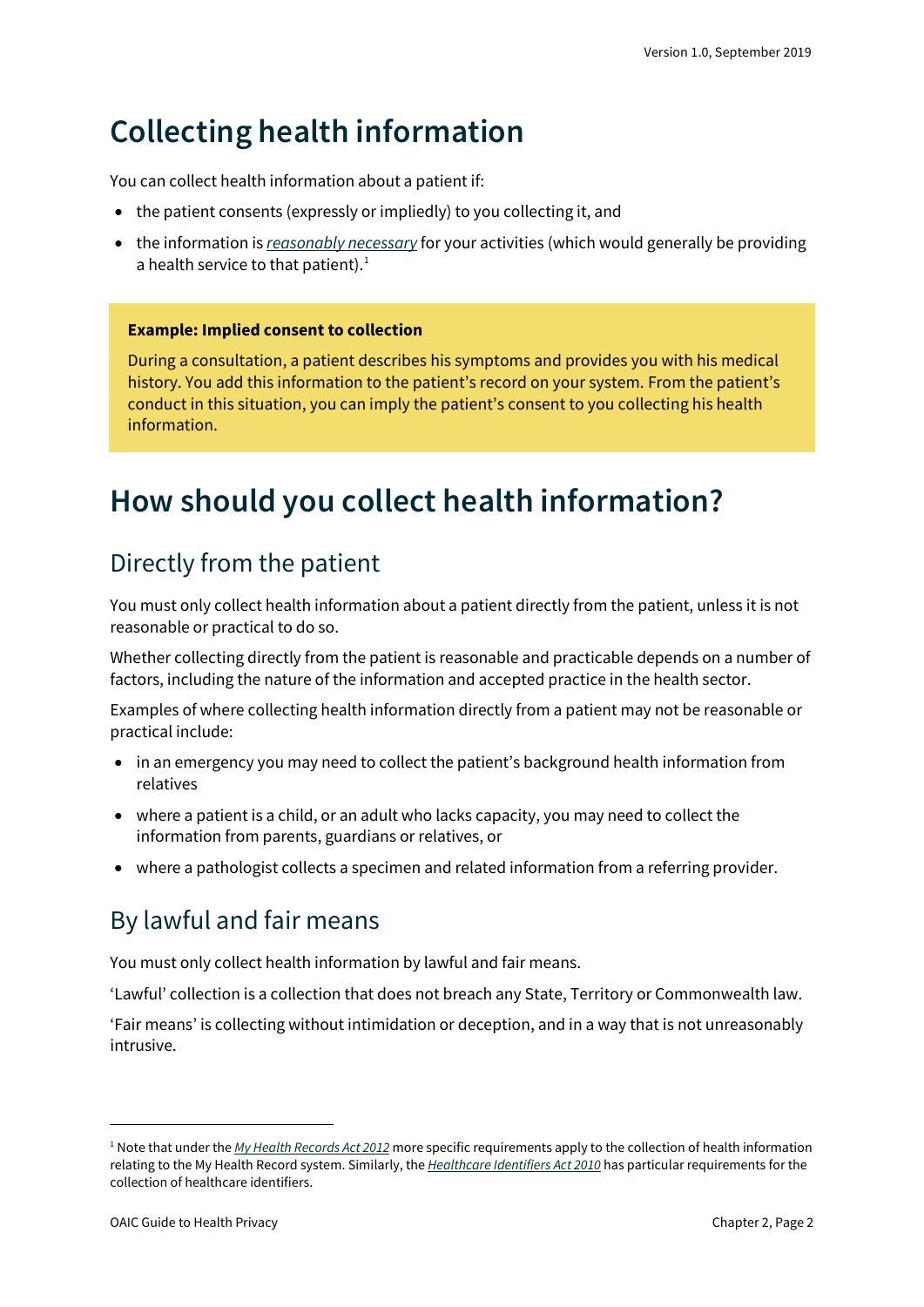#### **Example: Unlawful collection**

Under the *Telecommunications (Interception) Act 1979* (Cth) and State and Territory listening devices laws, it is illegal to record a telephone consultation without informing the patient the call is being recorded. Collection via this method would therefore not be by lawful means. If a call is to be recorded or monitored, you must inform the individual at the beginning of the conversation so that the individual has a chance to end the call or ask not to be recorded.

#### **Example: Intrusive collection**

Patients may be concerned or embarrassed about discussing health issues in an open or public area such as a waiting room or open pharmacy. When collecting health information, you should consider the surroundings and take additional steps where required to make the patient more comfortable. For example, you might lower your voice so only the patient can hear what you are saying, take the patient to one side, or use a private room.

## <span id="page-2-0"></span>**Notifying patients of collection (privacy notices)**

When you collect a patient's health information, you must take reasonable steps to notify the patient of certain matters. Providing this notice ensures the patient understands why the information is being collected and how it will be handled.

### <span id="page-2-1"></span>When should you provide notice?

Generally, you should give this notice before or at the time of collection. This allows a patient to make an informed choice about whether to provide the health information.

If that is not practicable, you should give notice as soon as practicable afterwards. For example, in a medical emergency, there is unlikely to be time to provide notice or the individual may not be in a fit state to comprehend the information. In this case, you should notify the patient of the matters as soon as practical after you provide the health service.

### <span id="page-2-2"></span>What must you include in a privacy notice?

The matters to include in your privacy notice are:

- your organisation's identity and contact details
- if the patient may not be aware of the collection (including where the information is collected from a third party), the fact that you collect the information and the circumstances of collection
- whether the collection is required or authorised by law
- the purposes of collection
- any consequences for the patient if the health information is not collected
- your usual disclosures of the health information you collect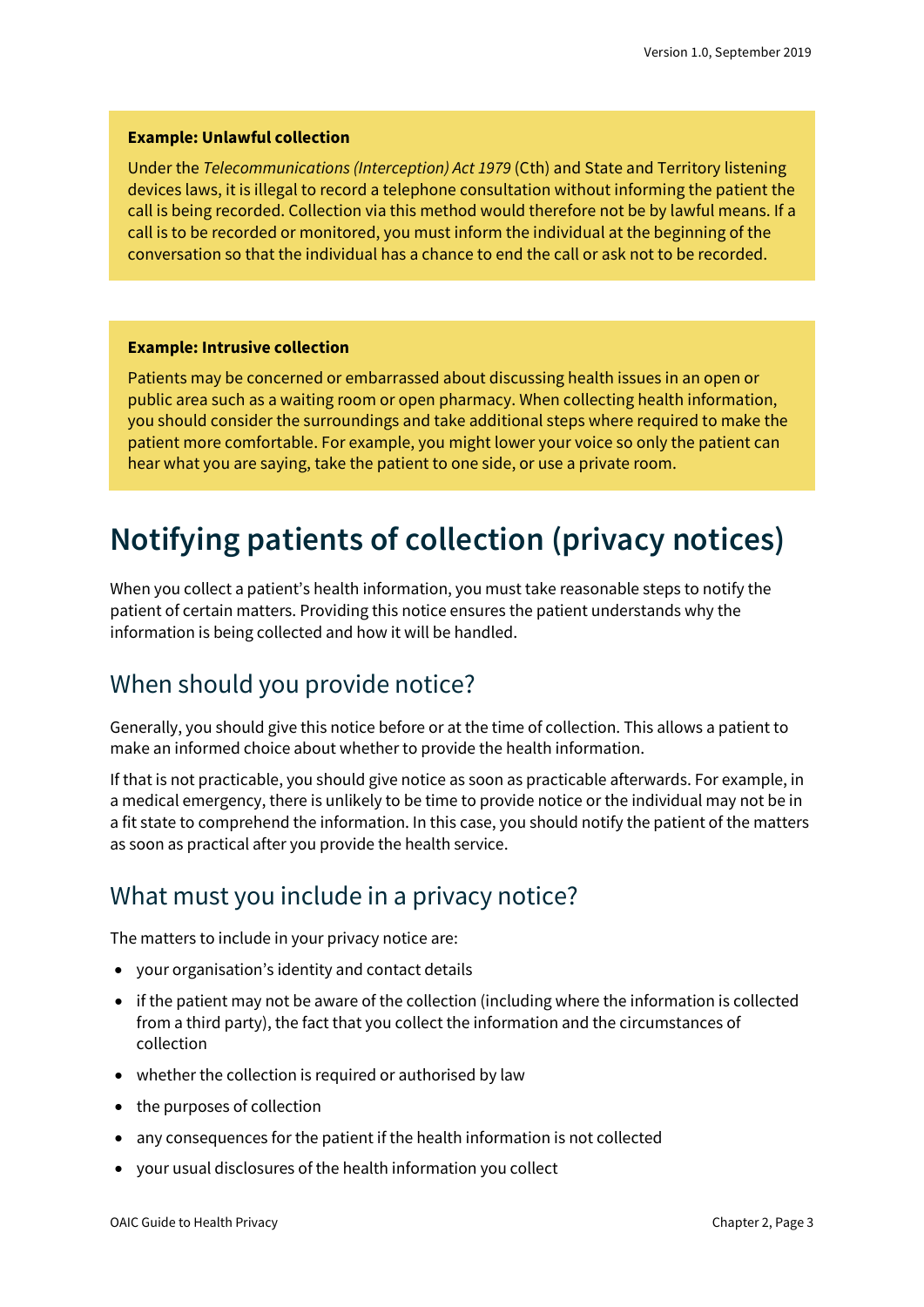- that your Australian Privacy Principles (APP) privacy policy contains information on:
	- how patients can access and correct the health information you hold about them
	- how patients can make a complaint about how you handle their health information, and details of how you will deal with a complaint
	- whether you are likely to disclose health information overseas (and if so, where).

#### **Helpful hint**

As part of notifying patients about your usual disclosures of their health information, it is a good idea to ensure patients are aware of which members of a 'treating team' you will disclose their health information to. This may be a requirement for providers practising in the ACT — contact th[e ACT Health Services Commissioner](https://hrc.act.gov.au/health/) to find out more about this requirement.

### <span id="page-3-0"></span>How do you provide notice?

You are required to take reasonable steps to notify the patient of these matters. What steps are reasonable depends on the circumstances.

Some of the matters may be obvious (such as the identity and contact details of the practice when a patient attends their GP) in which case it may be reasonable to take no steps to notify the patient of those matters. In addition, unless there is a change in information handling practices, you will only need to notify a patient of these matters on the first visit, and it is reasonable to take no notification steps when you collect information on subsequent visits.

#### **Example: Privacy notices**

Examples of ways in which you might choose to provide a privacy notice include:

- Prominently displaying a brief notice at the check-in counter covering key information, and giving the individual more detailed notice in a leaflet.
- Including a privacy notice on a paper or online form used to collect patients' health information.
- Discussing the information orally during a consultation with a patient. To ensure all relevant matters are covered, it would be useful to also provide the patient with a written notice in this situation.

For more information, see the APP Guidelines, Chapter 5: APP 5 — [Notification of the collection of](https://oaic.gov.au/privacy/australian-privacy-principles-guidelines/chapter-5-app-5-notification-of-the-collection-of-personal-information/)  [personal information.](https://oaic.gov.au/privacy/australian-privacy-principles-guidelines/chapter-5-app-5-notification-of-the-collection-of-personal-information/)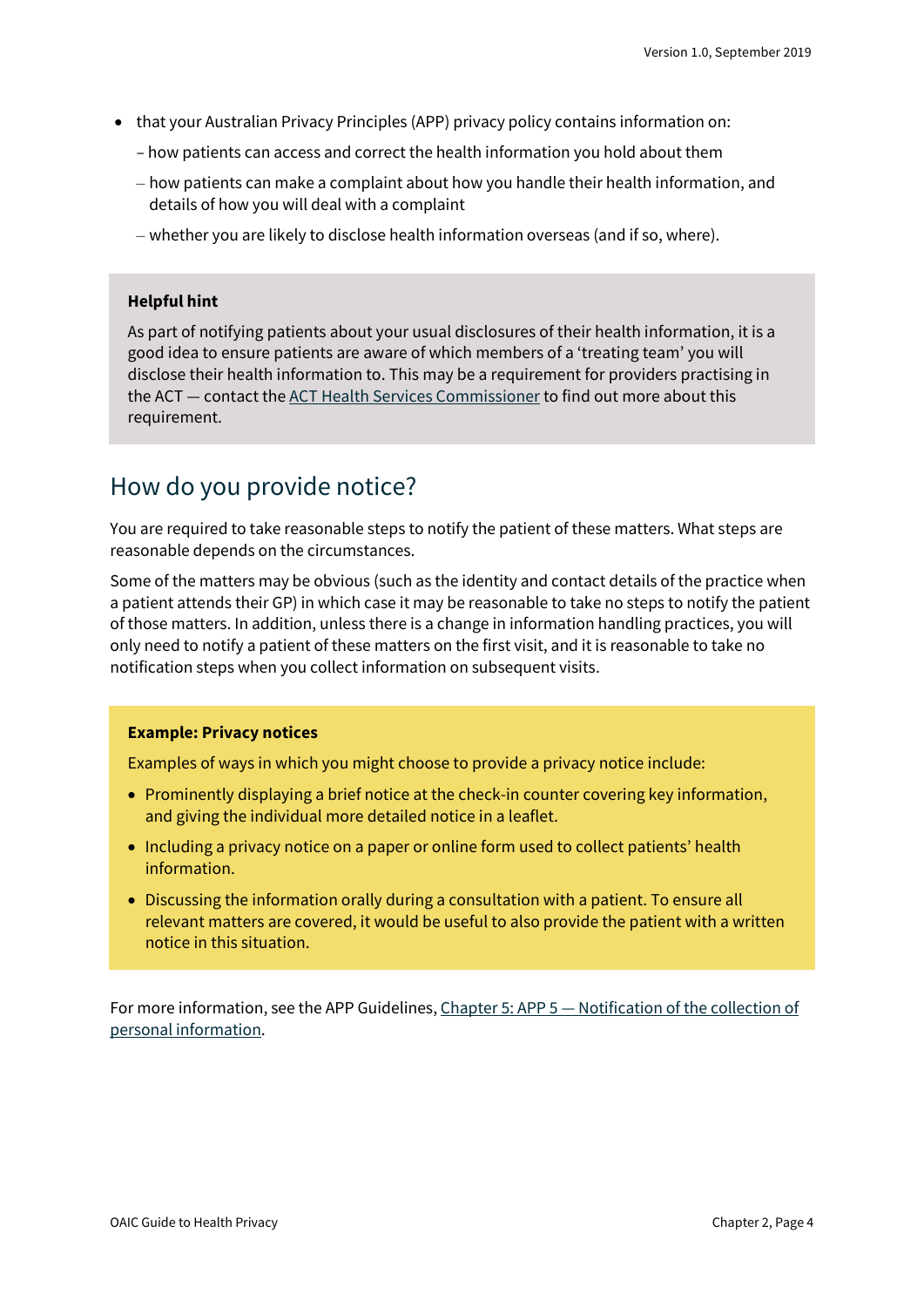## <span id="page-4-0"></span>**Collecting health information without consent**

While you generally need consent to collect a patient's health information, you may collect it without consent in the situations set out below.

### <span id="page-4-1"></span>Required or authorised by law

You may collect health information without consent where the collection is 'required or authorised [by or under an Australian law or a court/tribunal order'](https://oaic.gov.au/privacy/australian-privacy-principles-guidelines/chapter-b-key-concepts/#required-or-authorised-by-or-under-an-australian-law-or-a-courttribunal-order).

#### **Example: Law requiring collection**

Under State and Territory public health legislation, health service providers are required to record information about individuals with certain diseases and notify the relevant health authority.

For example, under the NSW *Public Health Act 2010*, doctors, hospitals and pathology laboratories are required to record information about patients with certain medical conditions, such as AIDS, malaria, measles, tetanus and typhoid, and notify the NSW Department of Health. To meet your legislative obligations, you can collect relevant health information without the patient's consent.

### <span id="page-4-2"></span>Serious threat

You may collect health information without consent where it is [unreasonable or impracticable to](https://oaic.gov.au/privacy/australian-privacy-principles-guidelines/chapter-c-permitted-general-situations/)  [obtain consent](https://oaic.gov.au/privacy/australian-privacy-principles-guidelines/chapter-c-permitted-general-situations/) to the collection, and you reasonably believe the collection is necessary to lessen or prevent a serious threat to the life, health or safety of any individual, or to public health or safety.

You must have a reasonable basis for your belief that there is a serious threat, and you must be able to justify it. The test is what a reasonable person, who is properly informed, would believe in the circumstances.

You cannot avoid obtaining consent just because it would be inconvenient, time-consuming or impose some cost. Whether these factors make it impracticable to obtain consent will depend on whether the burden is excessive in all the circumstances.

#### **Example: Necessary to lessen a serious threat to an unconscious patient**

A patient is in hospital and unconscious as a result of a stroke and the hospital needs further information from his GP to determine how best to treat him. Given the patient's condition, it is not practical to obtain his consent to the collection. Further, the hospital reasonably believes that the collection of this information from the GP is necessary to lessen the serious threat to the patient's health. In this situation, the hospital can collect health information without the patient's consent.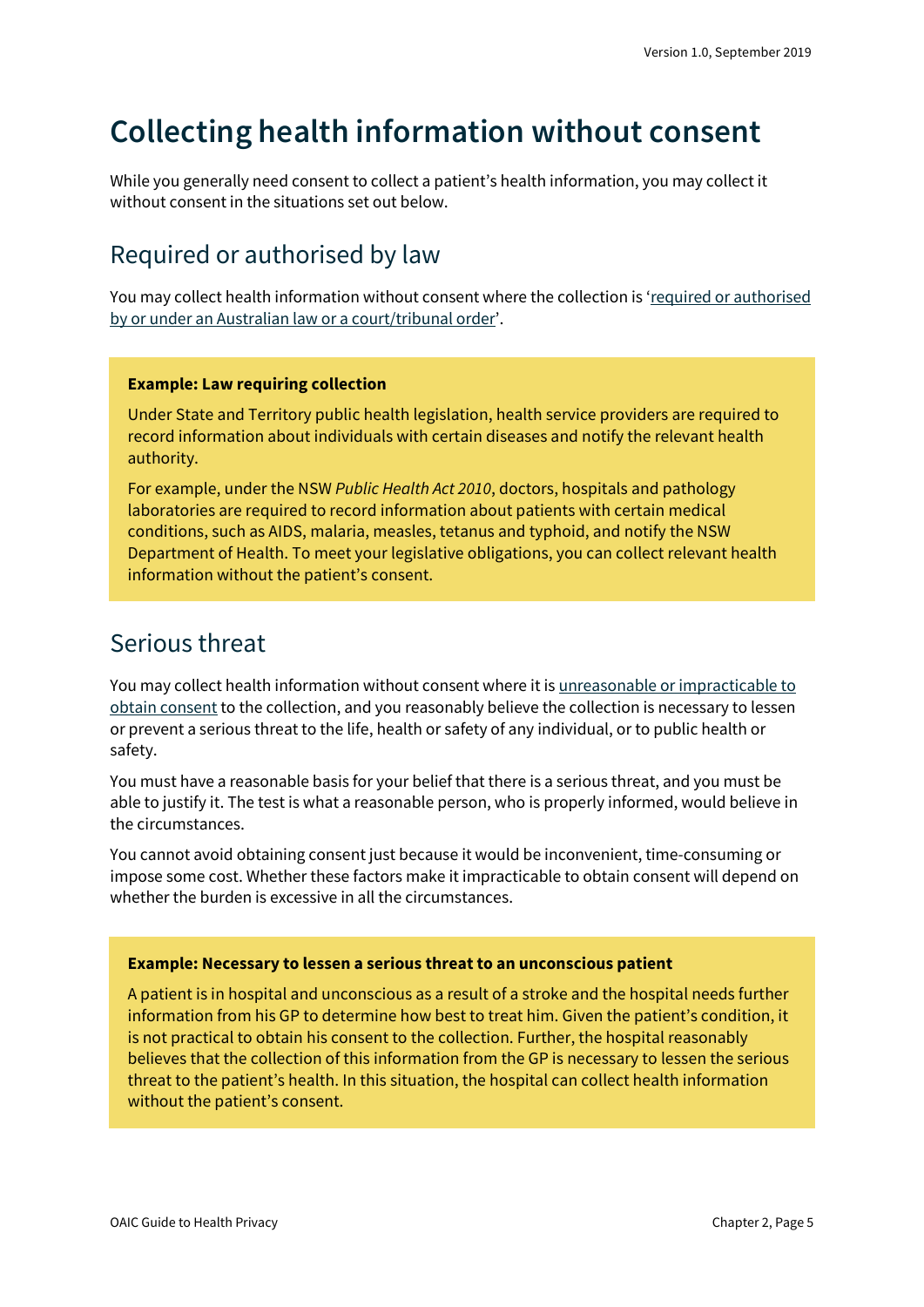### <span id="page-5-0"></span>Providing a health service

You may collect health information without consent where the information is necessary to provide a health service to a patient, and either:

- the collection is required or authorised by or under an Australian law, or
- it is collected in accordance with rules established by competent health or medical bodies that deal with obligations of professional confidentiality which are binding on you.

## <span id="page-5-1"></span>Medical history-taking

You can collect health information from a patient about another individual, without that individual's consent, where:

- it is part of the patient's family, social or medical history, and
- that history is necessary to provide a health service to the patient.

Examples of information that are part of a patient's family, social or medical history include:

- aspects of the medical history of the patient's family members, such as inheritable conditions
- information about non-family members, such as a household member with a contagious illness
- information about the health of a primary carer of a disabled patient, where the patient advises that the carer is struggling with some aspects of the patient's care due to severe arthritis
- a drug rehabilitation service collecting information about the mental health of a patient's partner.

You should limit the information you collect to that which is necessary to provide the health service to the patient. Information is 'necessary' to provide a health service if you cannot effectively provide the health service without collecting it.

## <span id="page-5-2"></span>Conducting research; compiling or analysing statistics; management, funding or monitoring of a health service

You may collect health information about an individual if:

- the collection is necessary for research or statistical activities relevant to public health or public safety, or for the management, funding or monitoring of a health service, and
- certain other criteria are met.

If you collect health information in these circumstances and subsequently want to disclose that information, you must take reasonable steps to de-identify the information before disclosing it.

For more information, see [Chapter 9.](https://oaic.gov.au/privacy/guidance-and-advice/guide-to-health-privacy/chapter-9-research/)

### <span id="page-5-3"></span>Other situations

Other situations where you may collect health information without consent include:

- taking appropriate action in relation to suspected unlawful activity or serious misconduct
- locating a person reported as missing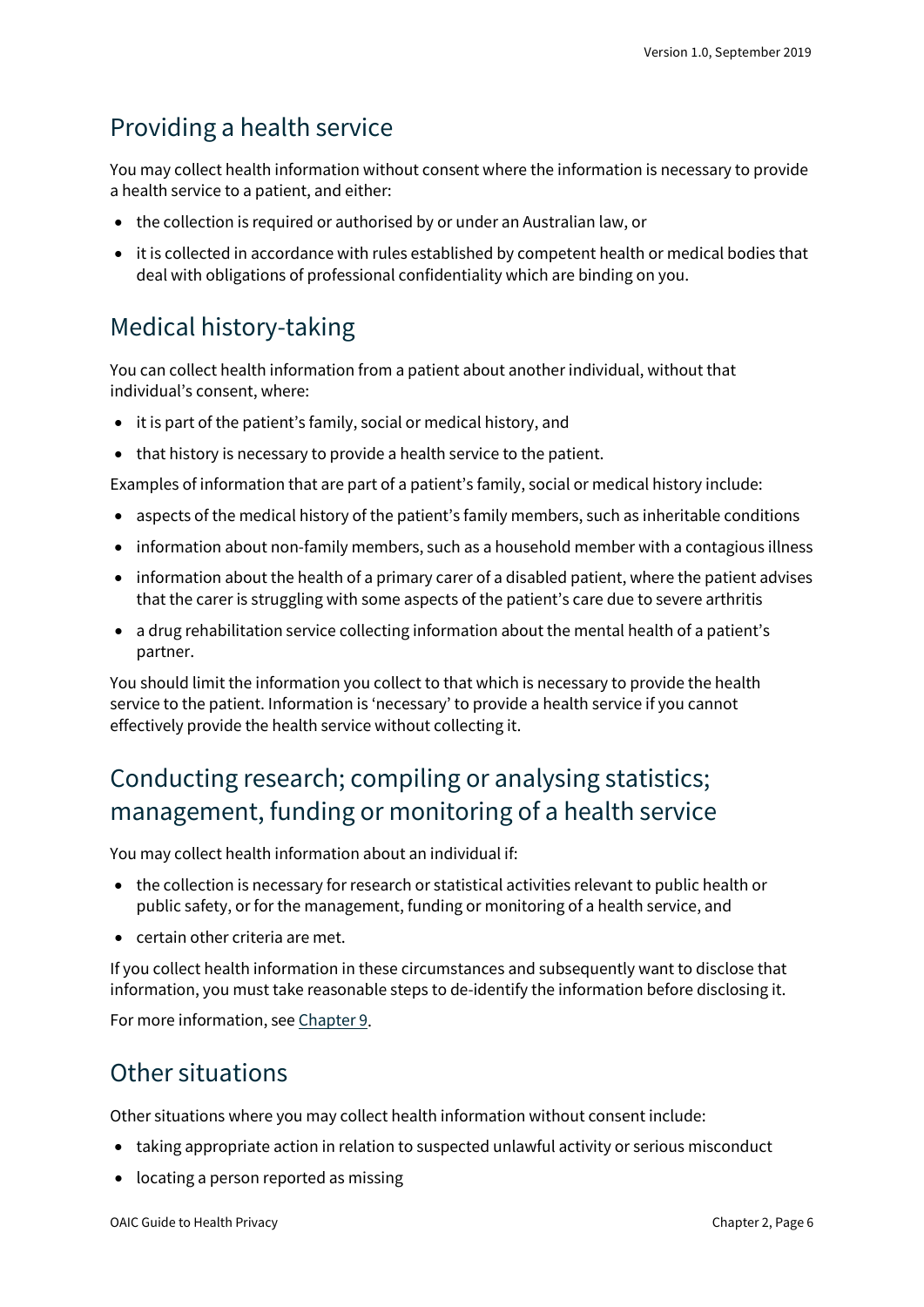• where it is reasonably necessary for establishing, exercising or defending a legal or equitable claim, or for a confidential alternative dispute resolution process.

For more information, see the APP Guideline[s Chapter C: Permitted general situations.](https://oaic.gov.au/privacy/australian-privacy-principles-guidelines/chapter-c-permitted-general-situations/)

## <span id="page-6-0"></span>**Anonymity and pseudonymity**

The *Privacy Act 1988* (Privacy Act) requires you to consider whether it is practical to give patients the option of not identifying themselves, or using a pseudonym, when dealing with you. A patient may prefer to deal anonymously or pseudonymously with a health service provider for various reasons. For example, a patient may wish to access counselling or other services without this information being linked to her identity and potentially becoming known to others.

However, you do not have to deal with patients anonymously or pseudonymously where:

- you are required or authorised under an Australian law, or a court/tribunal order, to deal with individuals who have identified themselves, or
- it is not practical for you to deal with unidentified individuals or those using a pseudonym.

While it may often be unlawful or impracticable to provide a health service anonymously or pseudonymously, you should still consider whether there are situations in which you can offer anonymous or pseudonymous healthcare in certain situations and ensure patients are aware of this possibility if applicable. For example, your privacy policy could explain the circumstances in which a patient may deal anonymously or by pseudonym with you, and the procedures for doing so.

There may also be consequences for patients if they do not identify themselves, such as for their ongoing healthcare and their ability to claim a Medicare or health fund rebate.

See the APP Guidelines, Chapter 2: APP 2 - [Anonymity and pseudonymity](https://oaic.gov.au/privacy/australian-privacy-principles-guidelines/chapter-2-app-2-anonymity-and-pseudonymity/) for more information.

## <span id="page-6-1"></span>**Unsolicited health information**

Unsolicited health information is information that you come across by accident, or receive but have not requested.

If you receive unsolicited health information you should, within a reasonable period of time, determine whether the Privacy Act would have allowed you to collect the information. As outlined above, you generally would have needed the patient's consent to collect the health information, unless an exception applies. If you could have collected the information, then you must comply with the Privacy Act when handling it.

If you could not have collected the information, then you must destroy or de-identify the health information as soon as practicable if it is lawful and reasonable to do so.

For further information, see the APP Guidelines, Chapter 4: APP 4 — [Dealing with unsolicited](https://oaic.gov.au/privacy/australian-privacy-principles-guidelines/chapter-4-app-4-dealing-with-unsolicited-personal-information/)  [personal information.](https://oaic.gov.au/privacy/australian-privacy-principles-guidelines/chapter-4-app-4-dealing-with-unsolicited-personal-information/)